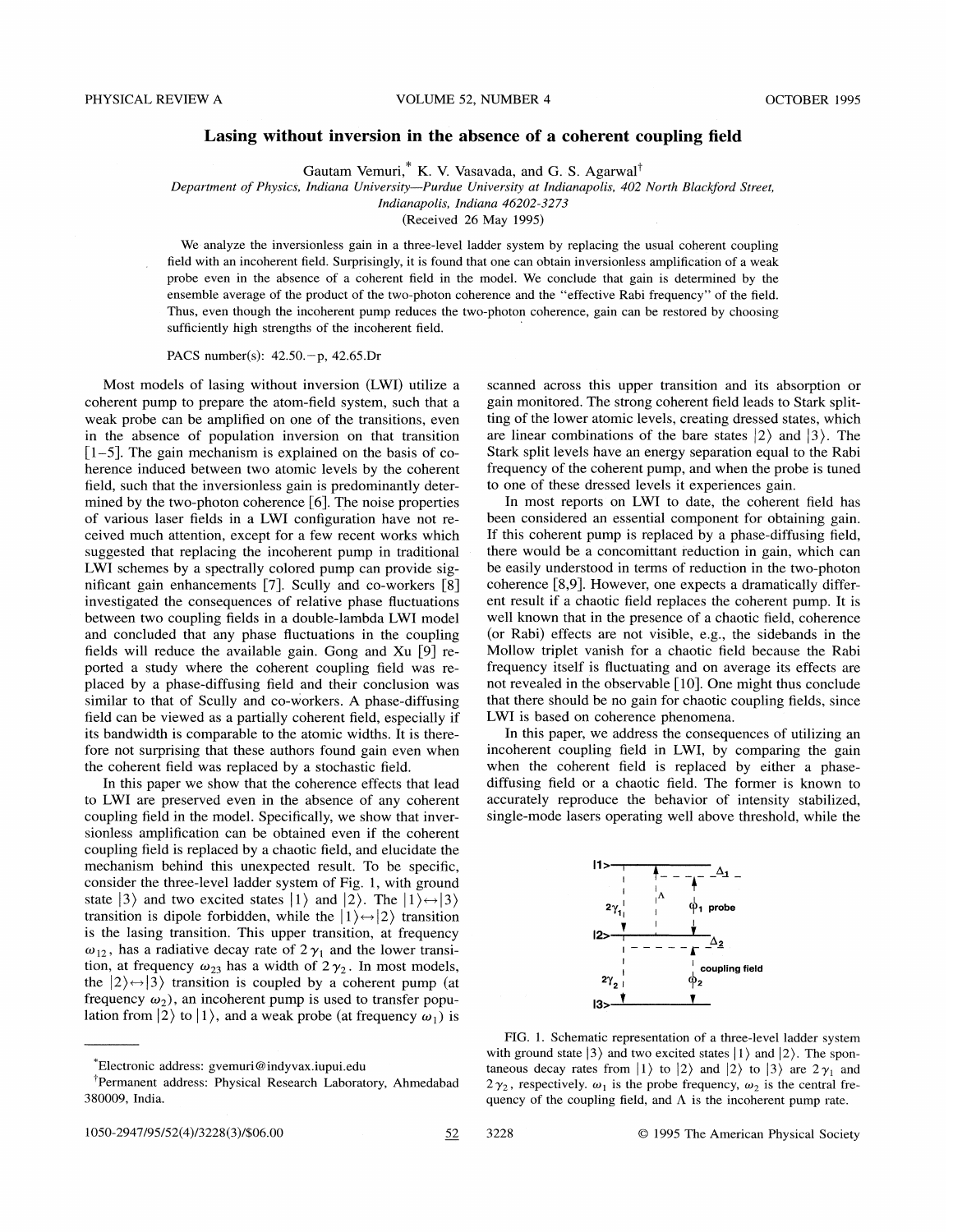latter can be used to describe the output of multimode or pulsed lasers. The most striking result we find is that it is possible to realize gain in LWI configurations, even without any coherent pump in the model. Further, if the incoherent field has a bandwidth of the order of the atomic radiative width, the gain one obtains is comparable to that with a coherent pump. This is important from an experimental point of view, since it is much easier to produce a spectrally colored pump than a purely coherent pump.

The semiclassical Hamiltonian for the atomic system of Fig. 1, with a coherent coupling field, can be used to derive the time evolution of the relevant density matrix equations, which are

$$
\dot{\rho}_{11} = -2\gamma_1 \rho_{11} + ig \rho_{21} - ig^* \rho_{12} - 2\Lambda (\rho_{11} - \rho_{22}), \quad (1a)
$$

$$
\dot{\rho}_{12} = -(\gamma_1 + \gamma_2 + i\Delta_1)\rho_{12} + ig(\rho_{22} - \rho_{11}) - iG_2^* \rho_{13} - 2\Lambda \rho_{12},
$$
\n(1b)

$$
\rho_{13} = -(\gamma_1 + i\Delta_1 + i\Delta_2)\rho_{13} + ig\rho_{23} - iG_2\rho_{12} - \Lambda\rho_{13}, \qquad (1c)
$$

$$
\dot{\rho}_{22} = 2\gamma_1 \rho_{11} - 2\gamma_2 \rho_{22} - ig \rho_{21} + ig^* \rho_{12} + iG_2 \rho_{32} - iG_2^* \rho_{23} \qquad \langle \mu(t)\mu(t') \rangle = b\beta e^{-\beta|t-t'|}. \tag{4}
$$
  
+2 $\Lambda(\rho_{11} - \rho_{22})$ , (1d) Here *h* is the strength of the frequency noise. *B* is the band-

$$
\dot{\rho}_{23} = -(\gamma_2 + i\Delta_2)\rho_{23} + ig * \rho_{13} + iG_2(\rho_{33} - \rho_{22}) - \Lambda \rho_{23},
$$
\n(1e)

$$
\dot{\rho}_{33} = 2 \gamma_2 \rho_{22} - i G_2 \rho_{32} + i G_2^* \rho_{23}, \qquad (1f)
$$

where  $G_2$  is the Rabi frequency of the coherent pump,  $\Delta_2$  $(t = \omega_{23} - \omega_2)$  is its detuning from the lower transition,  $\Delta_1$  $( = \omega_{12} - \omega_1 )$  is detuning of probe from upper transition,  $\Lambda$  is the incoherent pump rate, and  $g$  is the Rabi frequency of the probe.

The gain G is given by calculation of the density matrix element  $\rho_{12}$ , and explicitly is

$$
G = -\operatorname{Im}\left[\frac{\rho_{12}\gamma_1}{g}\right],\tag{2}
$$

where  $G$  is in units of the weak-field resonant absorptivity. We use the same parameters as in Ref. [7], which are  $G_2 = 14.3\gamma_1$ ,  $\Delta_2 = 25.1\gamma_1$ ,  $\gamma_2 = 5.45\gamma_1$ ,  $\Delta = 1.7\gamma_1$ , and  $g=0.2\gamma_1$ , and for which the maximum gain one obtains is approximately 0.0042.

We now apply a stochastic coupling field on the lower transition, and so replace  $G_2$  by  $G_c(t)e^{i\phi(t)}$ , where the timedependent amplitude or phase is a Gaussian-Markovian random process. For chaotic fields  $[\phi(t)=0]$ ,  $G_c(t)$  has zero mean and an autocorrelation function of the form

$$
\langle G_c(t) G_c^*(t') \rangle = D \Gamma e^{-\Gamma |t-t'|} . \tag{3}
$$

In Eq. (3), D is the strength of the noise,  $\Gamma$  is its bandwidth, and the product  $D\Gamma$  can be identified physically with the intensity of the field. A chaotic field as defined here has a Lorentzian spectral profile with a full width at half maximum  $(FWHM)$  of  $2\Gamma$ . If the coupling field is taken to be a phase diffusing field, then we define  $\Omega$  [= $G_c(t)$ ] as its Rabi frequency [11], and  $\mu(t)$  as the frequency fluctuations



FIG. 2. Inversionless gain as a function of the coupling field bandwidth. For chaotic fields,  $D\Gamma = (14.3\gamma_1)^2$ , and for phase diffusing fields,  $\beta = 100\gamma_1$ . Other parameters as in text.

 $\left[d\phi/dt=\mu(t)\right]$ , where the ensemble average  $\langle \mu(t)\rangle = 0$  and  $\mu(t)$  has an autocorrelation function of the form

$$
|\mu(t)\mu(t')\rangle = b\beta e^{-\beta|t-t'|} \tag{4}
$$

Here b is the strength of the frequency noise,  $\beta$  is the bandwidth of the noise, and for  $\beta \gg b$ , Eq. (4) reduces to a  $\delta$ -correlated function, with the resulting field having a Lorentzian spectral profile with a FWHM of 2b.

Equation (1), modified to include a fluctuating coupling field, is solved using Monte Carlo methods [12], and we compare the gain for two situations—when the driving field has chaotic fluctuations and when it has phase fluctuations. In order to make a fair comparison, it is necessary that the fields in both models have identical Rabi frequencies, bandwidths, and band shapes. The chaotic field, as defined in Eq. (3), always has a Lorentzian line shape with a bandwidth equal to  $2\Gamma$ , and the "effective Rabi frequency" is given by  $\sqrt{D\Gamma}$ . For the phase diffusion field, if we choose  $\beta \ge b$ , we ensure a Lorentzian field line shape with a bandwidth equal to 2b, while the Rabi frequency is simply given by  $\Omega$ . Thus, if we choose  $\Gamma$  equal to b,  $\beta$  much larger than b, and  $\sqrt{D\Gamma}$  equal to  $\Omega$ , the chaotic and phase-diffusing fields would have identical excitation strengths, bandwidths, and line shapes.

Figure 2 depicts the main result of this work, the maximum inversionless gain as a function of the coupling field bandwidth for chaotic and phase-diffusing fields. The gain shown is the ensemble average over several hundred independent iterations, each with a different set of random numbers, to reduce the errors due to small number statistics. It is quite clear that there are dramatic differences in the two cases, which become less pronounced as one gets to larger bandwidths. For a purely incoherent pump, the probe response is identical for the two models, and as expected, there is no gain. The most interesting regime is where the field bandwidth is comparable to the atom relaxation rate. This is the regime where most lasers operate, and such bandwidths are easy to achieve. When the coupling field bandwidth is equal to 1 (in units of  $\gamma_1$ ), the gain due to a phase diffusion field  $(G \sim 0.0035)$  is not significantly different from that with a coherent pump ( $G \sim 0.0042$ ). For the same field band